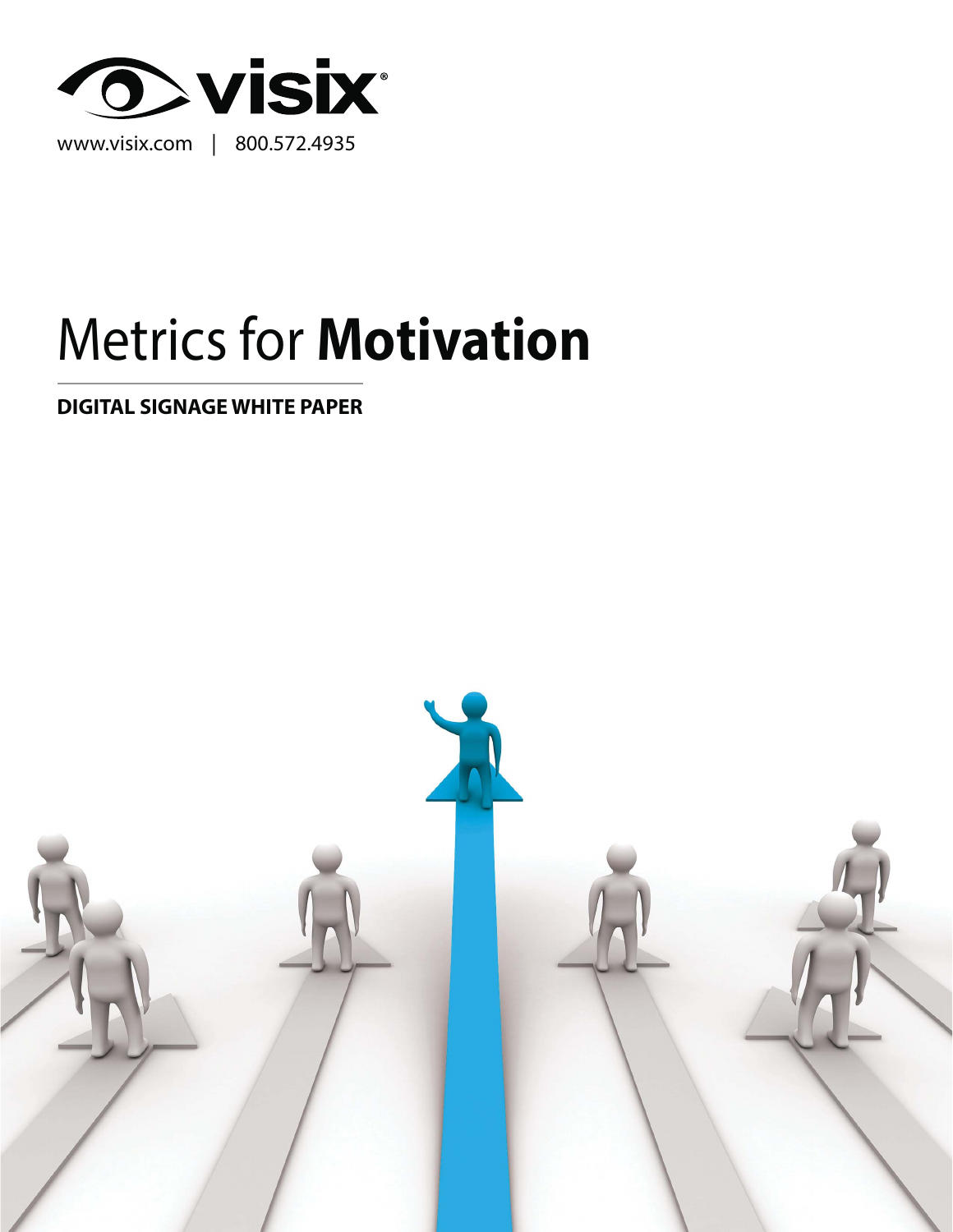## Table of Contents

| 9 |  |
|---|--|
|   |  |
|   |  |
|   |  |
|   |  |

We're here to help! If you have any questions about your application or our products, please contact us at **800.572.4935** or **salesteam@visix.com**.

Copyright © 2017-2021 Visix, Inc. All rights reserved. Visix and the Visix logo are registered trademarks of Visix, Inc. All other trademarks contained herein are the property of their respective owners. Visix reserves th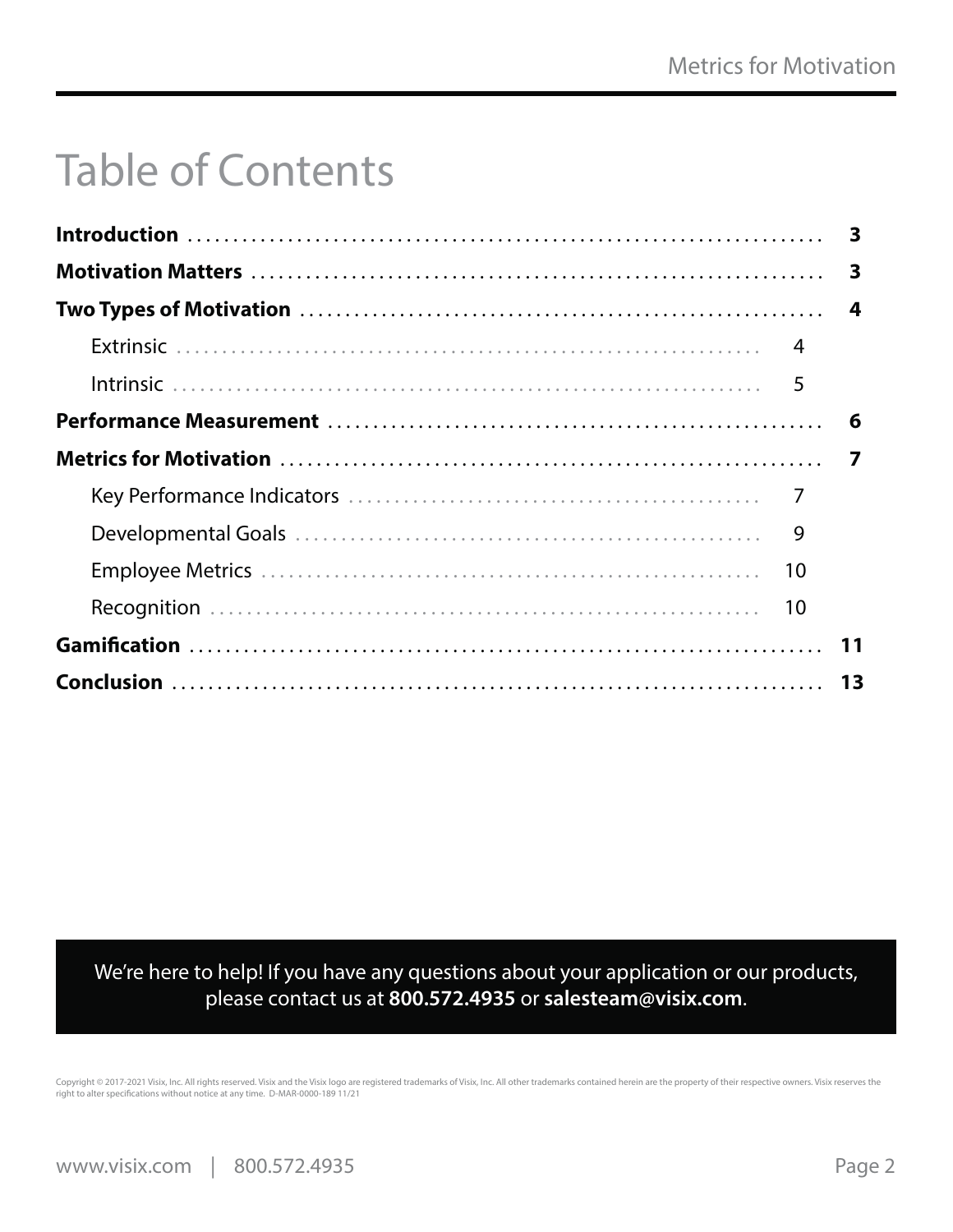### **Introduction**

In an increasingly varied and competitive world, companies and organizations of employee performance. But what exactly does that mean, and how do you do it?

In the past, it was fairly straightforward – an employee was hired to do a set specific tasks, and when they performed them well (meeting target numbers within certain time frames, increasing revenue or efficiencies), they received pay raises, financial bonuses, and promotion to a higher level within the organization (with an increase in salary and perks to reflect the added responsibilities of the new position). After decades of work within the company, rising higher and higher, getting more money, bigger offices, etc. They retired with a good benefits package, approbation from superiors, and a gold watch.

This worked fine in the era of hierarchical organizations with a main focus on product. But as more companies began to diversify, offering multiple products and services across several categories and markets, new performance systems were adopted. Technology bloomed in the 1990s, and today's workers live in a very different style than their predecessors did. They all have mobile computing devices, and are used to receiving information of all kinds from a variety of sources.

The new generation of employees have grown up in this world, and have some very different ideas of what is valuable to them. Money and promotion are no longer enough – as more and more companies try out different office configurations, perks and other non-monetary rewards, they must find innovative ways to motivate their workers on the floor and in the office on a daily basis.

If people don't feel fulfilled at work, they will leave to seek that fulfillment elsewhere, regardless of financial incentives or how big that corner office is. In a world where companies offer things like flexible working hours, on-site daycare, relaxation lounges, shared workspaces, on-site chefs and seminars, the old motivations just aren't enough anymore.

But one thing is as true now as it has always been – people like to know how they are doing. And companies can use the power of modern-day technology to make everyone who works for them feel like a stakeholder, like they have "skin in the game". And the single greatest tool at an organization's disposal for reaching the largest number of people in the shortest time is their digital signage system.

### **Motivation Matters**

Motivation and engagement are intangible concepts, and might seem difficult to measure or quantify. Yet in 2014, Willis Towers Watson published their Global Workforce study, with responses from 32,000 employees in 26 markets. What they found is that workers today want their employers to understand and meet their needs in the same way those companies understand their customers – they want a customer-like experience.

### **WHY MOTIVATION MATTERS**

- 67% of US workers are not engaged at work
- 71% of Millennials are not engaged at work
- 16% of US workers are actively disengaged
- 51% of US employees are either searching for new jobs or keeping an eye out for openings elsewhere
- 60% of Millennials are either searching for new jobs or keeping an eye out for openings elsewhere
- 93% of Millennials have left an employer for another role in a different company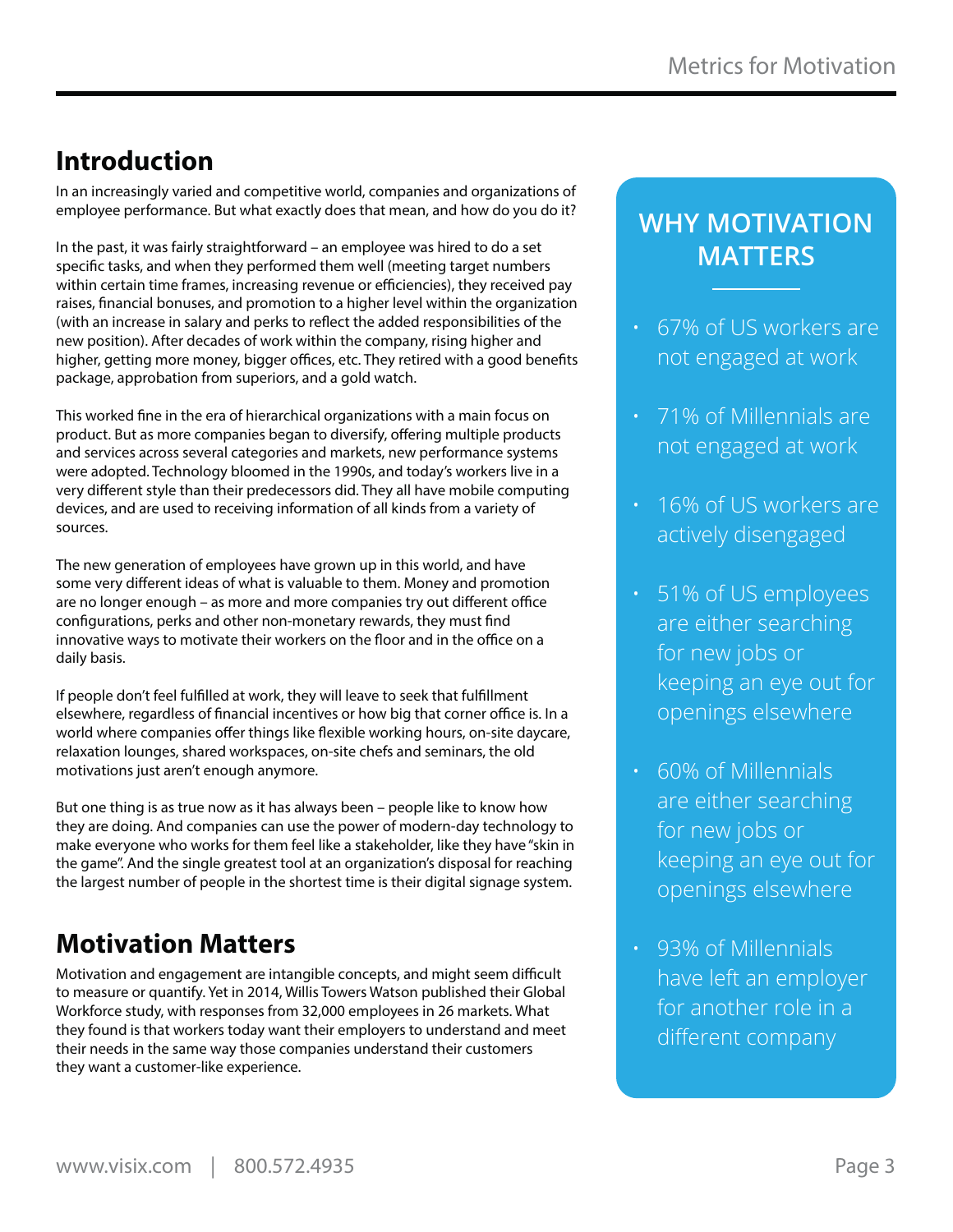Gallup also tracks employee engagement, and finds that 67% of US workers are not engaged at work, with 16% actively disengaged (and 71% of Millennials are not engaged – the same number as state and local government employees). This affects everything from productivity to employee turnover (51% of US employees are either searching for new jobs or keeping an eye out for openings elsewhere – when looking at Millennials that goes up to 60%). 93% of Millennials have left an employer for another role in a different company. This all paints a pretty bleak picture, if you consider employee engagement to be important.

And you should. Companies that are ranked as "effective communicators" by their workers show a 47% higher return to shareholders overall, and top-quartile teams are 21% more profitable than bottom-quartile teams.

Engagement affects the bottom line in very real and measurable ways. According to Willis Towers Watson and Gallup, engaged workers are:

- 21% more productive, leading to 22% higher profitability
- Have up to 65% lower turnover
- Have 37% lower absenteeism
- Get 10% higher customer ratings
- Have 48% fewer safety incidents
- Have 41% fewer quality defects
- Show 28% less shrinkage

Some of being an "effective communicator" is having good feedback systems in place. Gallup finds that Millennials uniformly want routine feedback on job performance, but only 19% get it. For employees of all generations, only 2% of workers who are neglected by their managers are engaged at work. They also find that clear and accountable expectations and roles contribute to an engaged, high-performing workforce.

### **Two Types of Motivation**

Self-Determination Theory, a macro theory developed by Edward L. Deci and Richard Ryan, examines the motivations behind why people make the choices they do, and looks at two types of engagement – extrinsic (from external factors) and intrinsic (coming from inside the employee).

The basic theory says that there are three innate human needs that, when met, lead to optimal function and growth:

- Competence controlling outcomes and experiencing mastery of a set of tasks or skills
- Relatedness interacting with and being connected to others, including the experience of caring for others
- Autonomy being the causal agent in one's own life, though still working with others

#### **Extrinsic Motivations**

Deci and Ryan developed organismic Integration Theory (OIT) to examine how external motivations regulate behavior, and have four types of motivations with different levels of autonomy:

**1. Externally Regulated Behavior:** Actions have an external reward or are to meet an external demand. The least autonomous motivation.

• Example: Brittany does a task because she's paid to do it, or there's a bonus for getting it done, or because her boss will give her a bad report if she doesn't.

**2. Introjected Regulation of Behavior:** Following external requirements while not seeing them as your own, often because selfesteem is a factor. For example, the motivation is to show one's self worth. While this is internally driven, the focus is on outside approval.

• Example: Brittany does a task because she wants others in her team/her boss to see that she's good at her job and has something to contribute.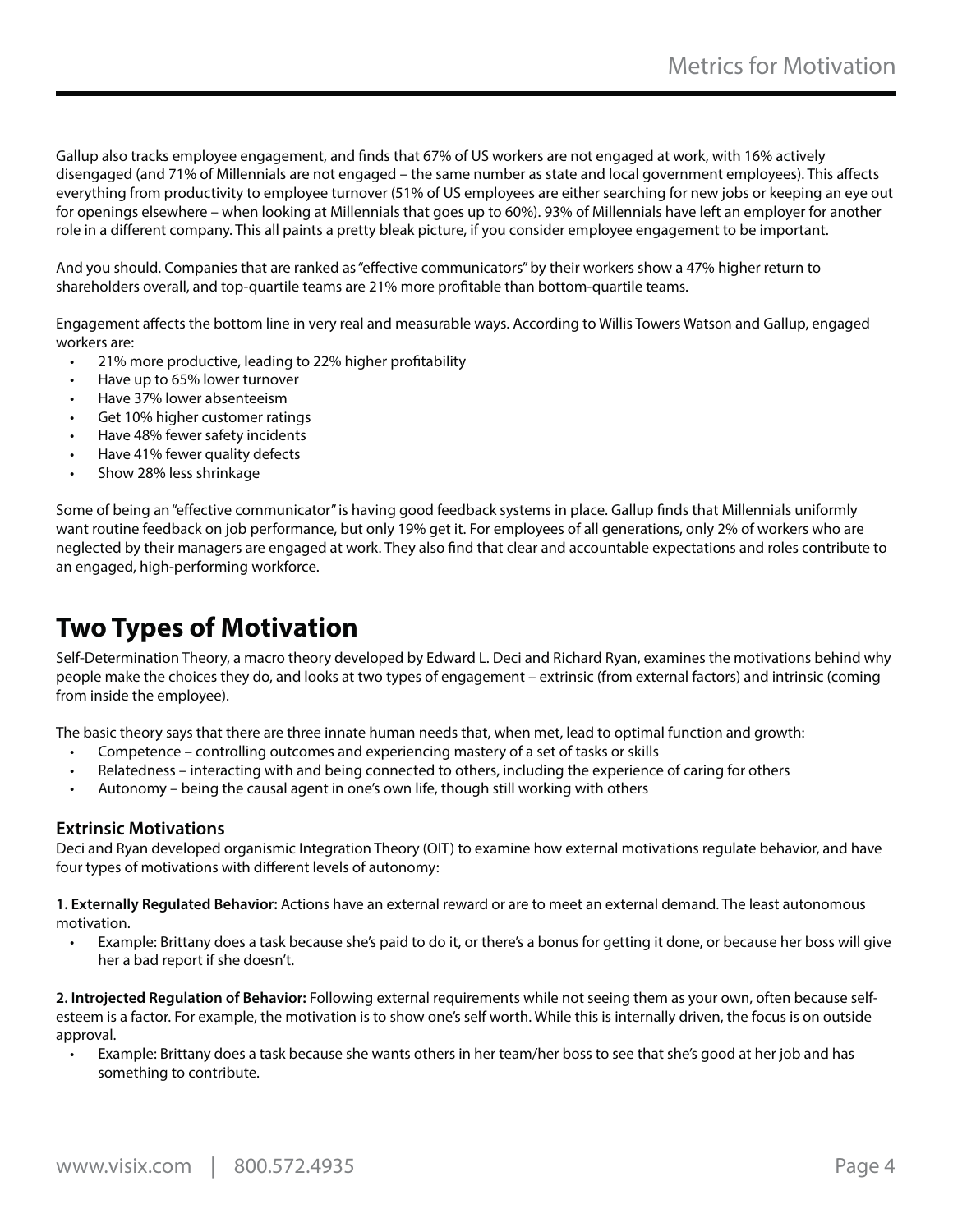**3. Regulation through Identification:** Consciously valuing a goal or requirement so that achieving that goal or following that instruction is important to the person personally.

• Example: Brittany does a task because she thinks it's a worthwhile thing to do.

**4. Integrated Regulation:** The external requirement is fully assimilated into the individual's self-evaluations and personal beliefs. The most autonomous of the extrinsic motivations.

• Example: Brittany does a task because it is in line with how she views herself as a person. Doing the task is an extension of who she is.

OIT says that a person will more likely integrate externally motivated behaviors when there is a sense of relatedness. Internalizing external motivations also increases competence.

This is a more focused way of thinking about Maslow's Hierarchy of Needs, often depicted as a pyramid of five needs, and when a lower one is met, a person then has the bandwidth to focus on the next one. In reverse order, these needs are:

- **Physiological**: Things the body needs to survive food, water, shelter
- **Safety**: Lack of danger in, and having a safety net for, various areas, such as personal, health and illness, and financial security
- **Love/Belonging**: Interpersonal needs of belonging, including friendship, intimacy and family
- **Esteem**: Respect and acclaim from others status, recognition, fame, prestige and attention; as well as self-respect – strength, competence, mastery, confidence, independence and freedom
- Self-Actualization: Realizing one's full potential, becoming not only a significant force to one's self, but to others and the world around us

#### **Intrinsic Motivations**

This is the inherent drive to seek out things that are new and challenging, and that give us pleasure. Cognitive Evaluation Theory looks at how social and environmental factors affect intrinsic motivations – specifically focused on competence and autonomy.

Positive feedback and rewards can lead to feelings of competence, which enhance self-esteem, which further drive intrinsic motivations. When a person also feels in control, at least to some extent, their motivation is increased further. And when there is a sense of security and relatedness, intrinsic motivations flourish and continue to increase.

For a good deal of the 20th century, companies mainly focused on extrinsic motivations, like financial remuneration and rewards, promotion, and not getting fired. In recent decades, though, studies show that intrinsic motivations are stronger, self-sustaining and result in more engaged employees, with all the benefits that brings to an organization. And companies are taking that on board, to their advantage.





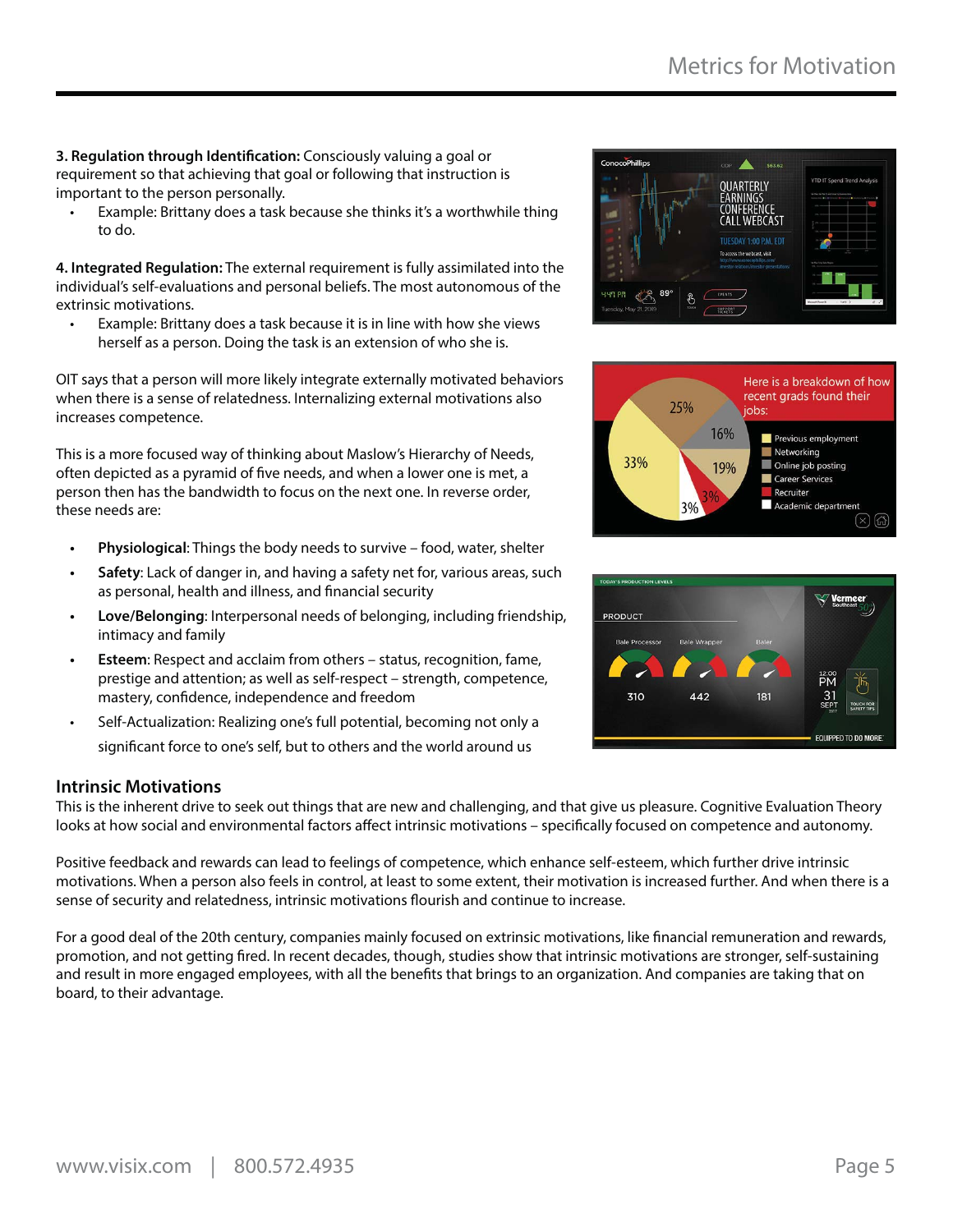### **Performance Measurement**

In the early 1990s, Robert S. Kaplan and David P. Norton adapted a system created by Art Schneiderman at Analog Devices, writing an influential paper and then a book about the Balanced Scorecard. This focuses on more than just financials to determine success or failure. The first version has a Four Perspective approach to deciding what measure to use:

- Financial answering the question "How do we look to shareholders?"; including things like cash flow, sales growth, operating income, and return on equity
- Customer answering the question "What is important to our customers and stakeholders?", including things like percent of sale from new products, on time delivery, share in purchases by important customers, and how important customers rank the company
- Internal Business Processes answering the question "What must we excel at?", including cycle time, cost per unit, yield, and new product introductions and launches
- Learning and Growth answering the question "How can we continue to improve, create value and innovate?", including new product development timelines, life cycle to product maturity and/or obsolescence, and time to market compared with the competition

In the mid-90s, this was modified to include a series of strategic objectives plotted on a strategy map, enabling greater contextualization and making it easier for managers to use, but with far more medium-term strategic goals (up to 20).

In the late 90s, this evolved further to include a Vision Statement, or destination statement, which describes the organization at a point in the future, with categories such as financial and stakeholder expectations, customer and external relationships, processes and activities, and organization and culture. This, combined with the earlier strategy map and clear definitions of strategic objectives, as well as measurement metrics and targets, is known as the Third-Generation Balanced Scorecard.

This has been hugely influential on organizational cultures. In addition, concepts like Social Return on Investment (originally a way for non-profits and charitable organizations to measure their performance) and a shift from performance evaluation (which is time consuming and only happens once or twice a year) to Performance Measurement (which can happen much more frequently and take much less time), have changed the way many companies and organizations determine what they consider "success" to be. Even things that seem abstract and have nothing to do directly with money actually affect an organization's bottom-line in very real ways.

Performance metrics today are used by project managers to assess the "health" of a project, using seven criteria:

- 1. Safety
- 2. Time
- 3. Cost
- 4. Resources
- 5. Scope
- 6. Quality
- 7. Actions

These metrics, linked with a corporate strategy, can be used to trigger specific performance-related actions, encourage improvement and increase effectiveness. If you consider having happy, engaged employees as a project, you can use more employee-centered performance metrics to foster a culture for workers that mimics their experience of the world as digital consumers. This creates more intrinsic motivation – another term for which is engagement. And engaged workers are happier, work harder, and make the company more money both in revenue and productivity, and in less waste and loss.

So the trick is to figure out what the employees need to know, or want to know, and get them that information in a fast, effective way that doesn't take up too much time. And that's where your digital signage comes in.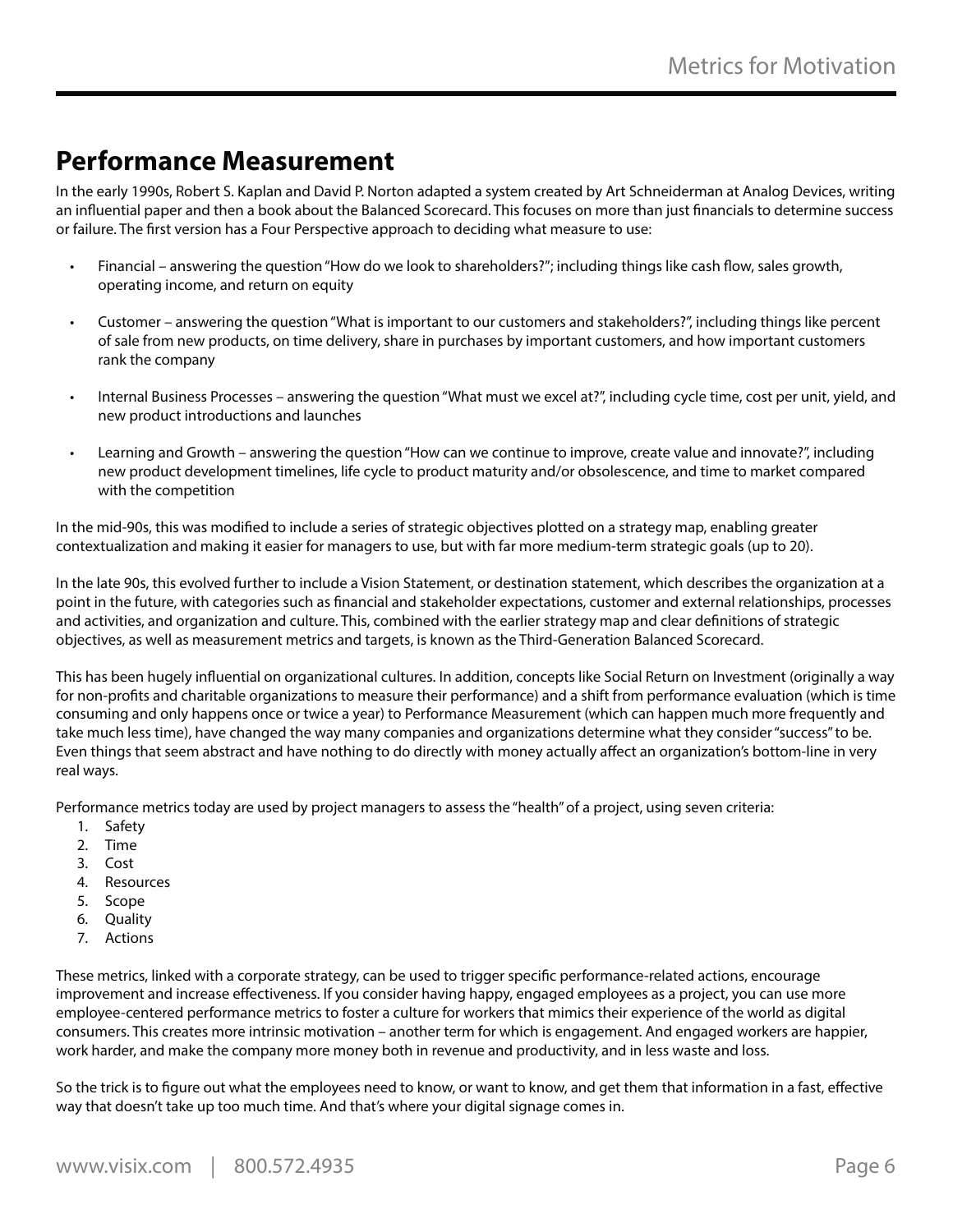### **Metrics for Motivation**

You have screens up in hallways, at elevator banks, in break rooms – everywhere your employees go. They've already become used to looking at your screens for announcements and information, so take advantage of that and display some information that will motivate them to get more engaged with your organization.

#### **Key Performance Indicators (KPIs)**

These are performance measurements that look at progress towards specific strategic goals or achieving various levels of operational targets. They define a set of values to be measured, then those values are fed into systems that summarize that information, where they become "indicators". KPIs should always be SMART:

- Specific the measurement has a specific purpose for the organization
- Measurable able to be converted into numbers and compared with goals or past performance
- Achievable something that individuals or teams can actually do in the time allotted
- Relevant tied into the overall goals and success criteria of the organization
- Time-Targeted the values cover a predefined and relevant time period

Because KPIs are linked to target values, it's easy to see if expectations are being met or not. Choose something important to measure, find a way to measure it, and then display that on your screens for the target audience.

When employees see how the company is doing in an area that is relevant to their jobs, they feel included and create their own intrinsic motivations to do more to reach that goal.

Using your digital signage is much more effective and efficient than meetings and memos. Rather than send out emails to all inside sales people about the current status of sales quotas, display it on screens in a shared workspace or breakroom. They'll see it faster and more often than an email (the average office worker receives over 100 emails a day), and every time they go get a cup of coffee, they'll see it and think about it.

ConocoPhillips **SUPPORT TICKETS**  $85$  $\overline{\phantom{a}}$  ss  $\frac{1}{\sqrt{100}}$  Media **Crash Data** System **STATUS** CATEGORY **PRIORITY** 95  $35$ 95





If you integrate your digital signage with a data collection system (an inventory system, etc.), your KPIs can be updated automatically by the software, with no need for a person to take time to enter the stats. You can also display data from Excel spreadsheets, or SharePoint and other online collaboration software.

And because the data is updated in real time, everyone always has the most current picture of how the organization, or their department, is performing. This also allows a quick response to a sudden downturn, allowing efficiencies to be increased and corrections made the moment something goes amiss.

You can promote positive behavior using KPIs. For example, you might display an energy dashboard with current electricity usage in the building, along with an optimal target. People will see the goal, see the current usage stats, and take action to meet the goal – turning off lights in unused rooms, putting computers in sleep mode, etc. They can immediately see the effects of their efforts right there on the screen, as energy usage goes down towards the target.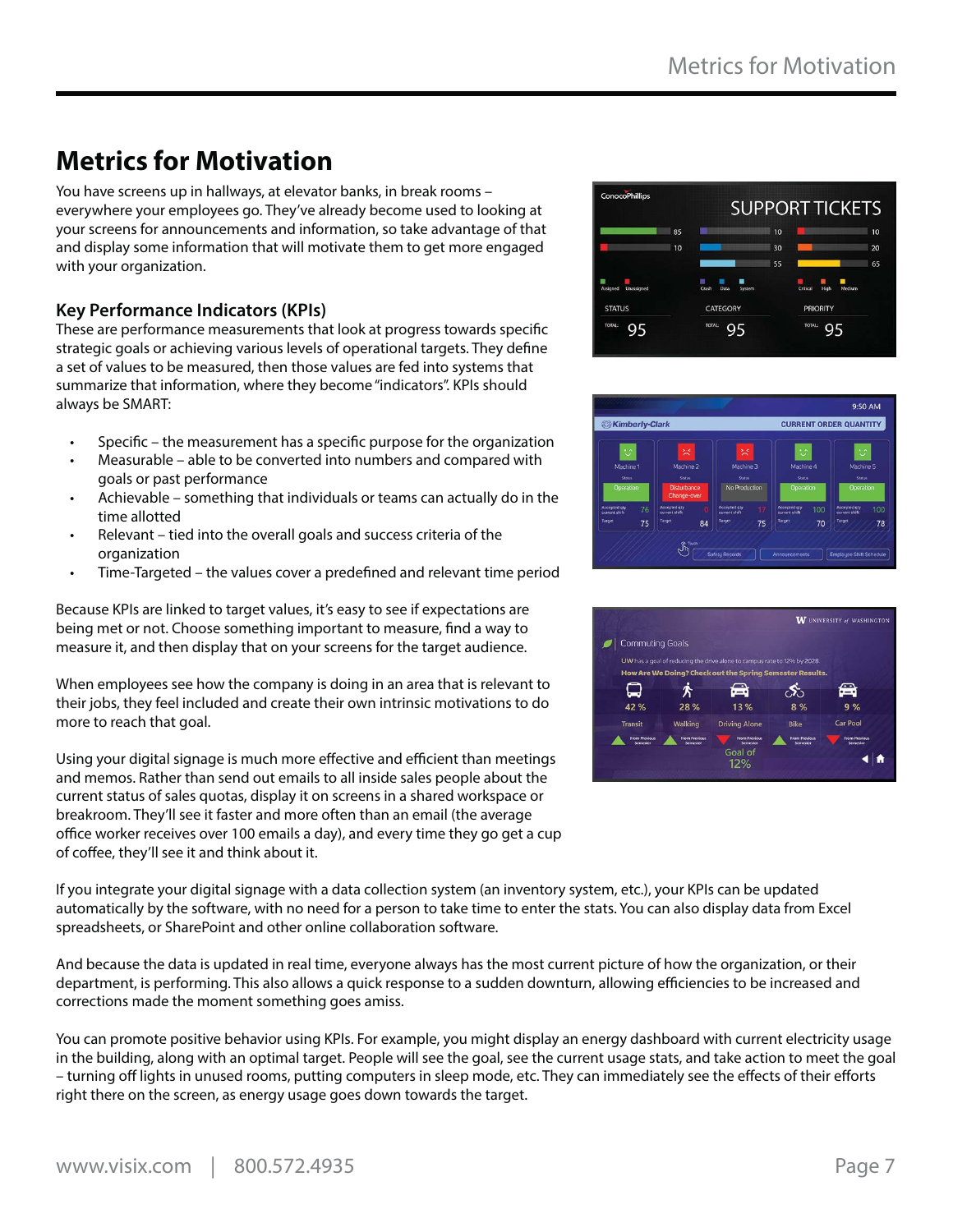Good metrics also add to a positive work environment. They help create a common purpose, and remove the intimidation factor – instead of the boss gathering everyone together to give them the latest figures, it's all up on the screens. Even though "the bosses" put the information up on screens, people feel like they "discovered" it themselves. This leads to a sense of ownership, boosting intrinsic motivations.

#### **Examples of KPIs**

#### Marketing/Sales

- Sales quotas and targets
- New customer acquisition
- Demographic analysis of potential customers
- Average profit margin
- Sales by contact method
- Sales by region
- Brand awareness
- Cost per lead

#### Human Resources

- Employee turnover
- Employee performance indicators
- Analysis of cross-team functionality
- Employee satisfaction
- Absenteeism (Bradford Factor)
- Revenue per employee
- Training return on investment

#### Finance

- Profit and loss report
- Accounts payable/receivable turnover
- Return on equity
- Net profit margin
- Current ratio
- Recent payments
- LOB revenue vs. target

#### Government

- Performance of educational institutions in the area
- Local business engagement
- Customer satisfaction ratings
- Public engagement for specific initiatives
- Time to complete forms processing

#### Healthcare

- ER wait times
- Patient census
- Average length of stay
- **Staff Certifications**
- Revenues for on-site services







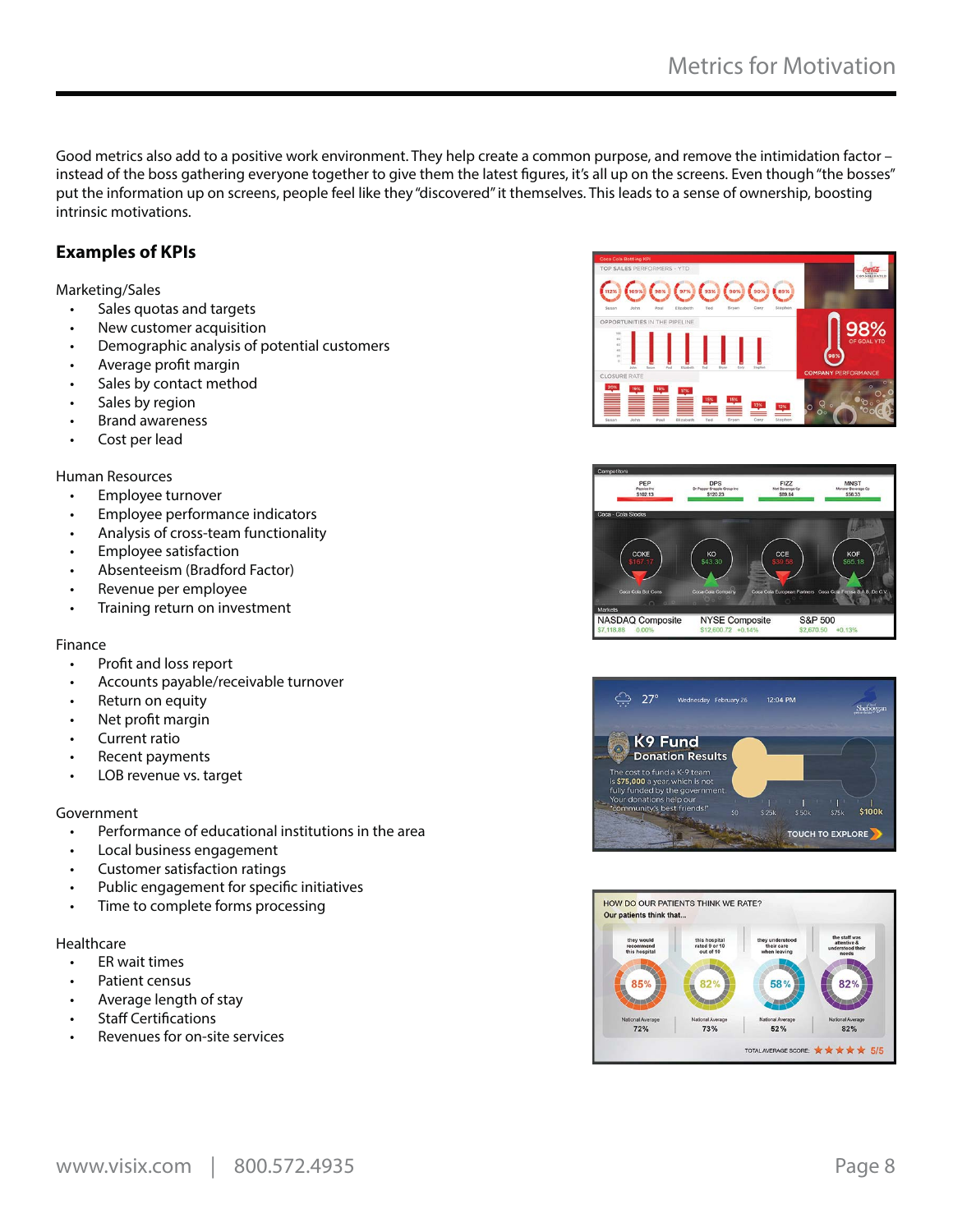**Hospitality** 

- Guest satisfaction
- Occupancy rates
- Meeting space revenues
- Concierge services
- Spa, restaurant and shop sales

Schools & Colleges

- Test scores
- District or national rankings
- Skills and literacy levels
- Enrollment and graduates
- Athletics standings

Manufacturing

- Safety compliance
- Quality assurance
- Delivery time
- Cycle time and cycle time ratios
- Rejection rate/Rate of return
- Utilization
- Carry cost of inventory
- Oder tracking

#### Retail

- Sales targets and progress to goals
- Inventory counts
- Queuing data
- Online conversions
- Performance by location

#### Sustainability

- Carbon footprint
- Energy/water consumption
- Savings levels due to conservation efforts
- Waste recycling/reduction rate
- Supply chain miles

#### **Developmental Goals**

Because today's workforce is looking for more than just a paycheck, finding ways to encourage your workers to improve and grow is key to making them happy and satisfied. Training is often important, and you can do more than simply use your displays to advertise workshops, seminars and training packages.

Offer a special gift or perk for people who sign up by a certain date - you can use a QR tag or short URL to drive people to a dedicated webpage, or simply show a code they should use when filling in the application form. You can also get employees to suggest topics, or offer coaching services to their peers. If you have ongoing training available, use your screens to poll your workers to see which classes they'd like to take when. And after training activities, test their retention with quick quiz questions in your playlists.





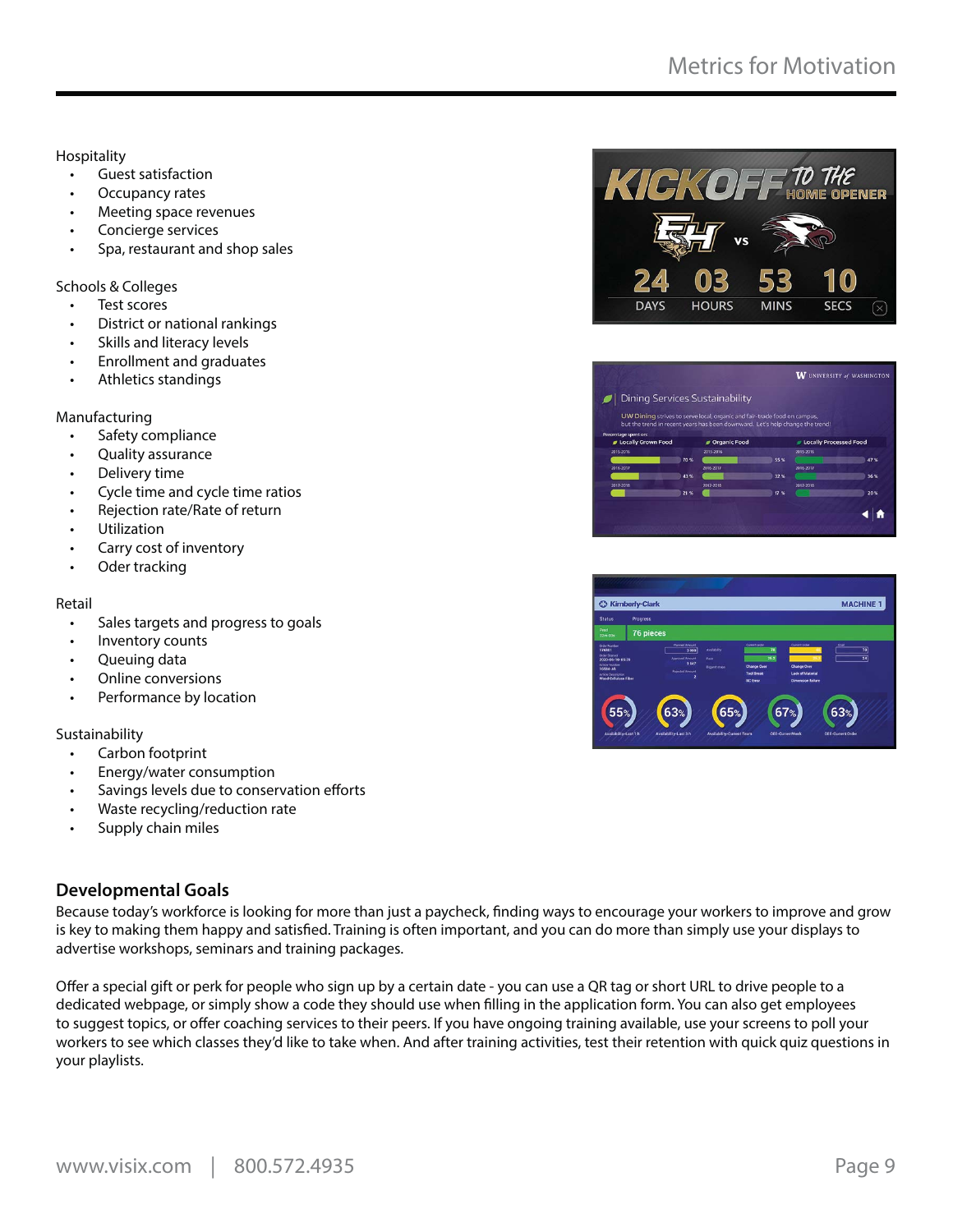Using interactive touchscreens and kiosks, you can even have training minimodules right there on the screen. Have a quiz, and people who score below a certain number are then shown a short video to recap the information. Then they can take the quiz again. If you tie your interactive screens to you training system, the results can be updated automatically, and stored in your database for future reference.

Training doesn't have to be dull. Brainstorm ways to improve your employees' skills and knowledge that will make them more effective at their current jobs, or open the door to advancement. Get them interacting with your professional development program, and use your digital signage to start that process.

#### **Employee Metrics**

It's not uncommon for managers to ask employees to set their own developmental and task-related goals for a quarter or a year, so why not let them also set their own metrics? What data do they need on a regular basis to help them reach those goals? Are there necessary resources they need to track, as well as their own individual or team performance?

Employees want to feel included and empowered, and want to do a good job, so they will set realistic goals and measurements. Management can hone employee contributions by asking questions about how achievable the goals are, and make sure they consider various factors that could surprise them on the way to their targets.

Common wisdom says that we measure what we care about, but studies have actually shown that the converse is true – we care about what we measure. The more we focus on a measurement, the more important it becomes to us. Managers can work in tandem with staff to ensure that the focus is on the right things. And, because they have the larger picture in mind, managers can also make sure that all employees and teams have targets that are of similar difficulty, as well as in line with the organization's short-and long-term goals.

#### **Recognition**

Leverage your digital signage to recognize progress and success. Leaderboards in common areas, like hallways and cafeterias, let everyone see who's hitting their targets and who's exceeding them. This creates a fun competitive atmosphere, with no pressure coming down on them from the bosses – the information just appears on the screens. This isn't to say that face time is not also valuable. A quick pep talk or compliment from a manager can do wonders to boost an employee's sense of worth, but peer recognition is also a huge motivator.

And there are many things that can be measured and recognized – not just hitting targets, but things like attendance, helpfulness, efficiency, initiative and quality of day-to-day work can be quantified and celebrated on your displays.

Evaluation doesn't have to be just top-down either. The 360-Degree Feedback Method (also called multi-source assessment) is sometimes used in companies or departments where employees interact with one another frequently. Everyone the employee comes into regular contact with, from the managers to the receptionist, gives a little feedback on performance – fulfillment of duties, contributions to productivity, even attitude. This creates a large and varied data set that you can use to "award" recognition – someone seen as the friendliest, or the most helpful, or most original thinker, or the best at time management, or the most active on your organization's social networks, etc.

Everyone excels at something, and it means a lot to them if that gets noticed. More frequent micro-praise is more confidence boosting and more psychologically rewarding than just one end-of-year evaluation behind closed doors. It lets employees know that their effort and strengths are being noticed, are appreciated, are contributing to the organization.



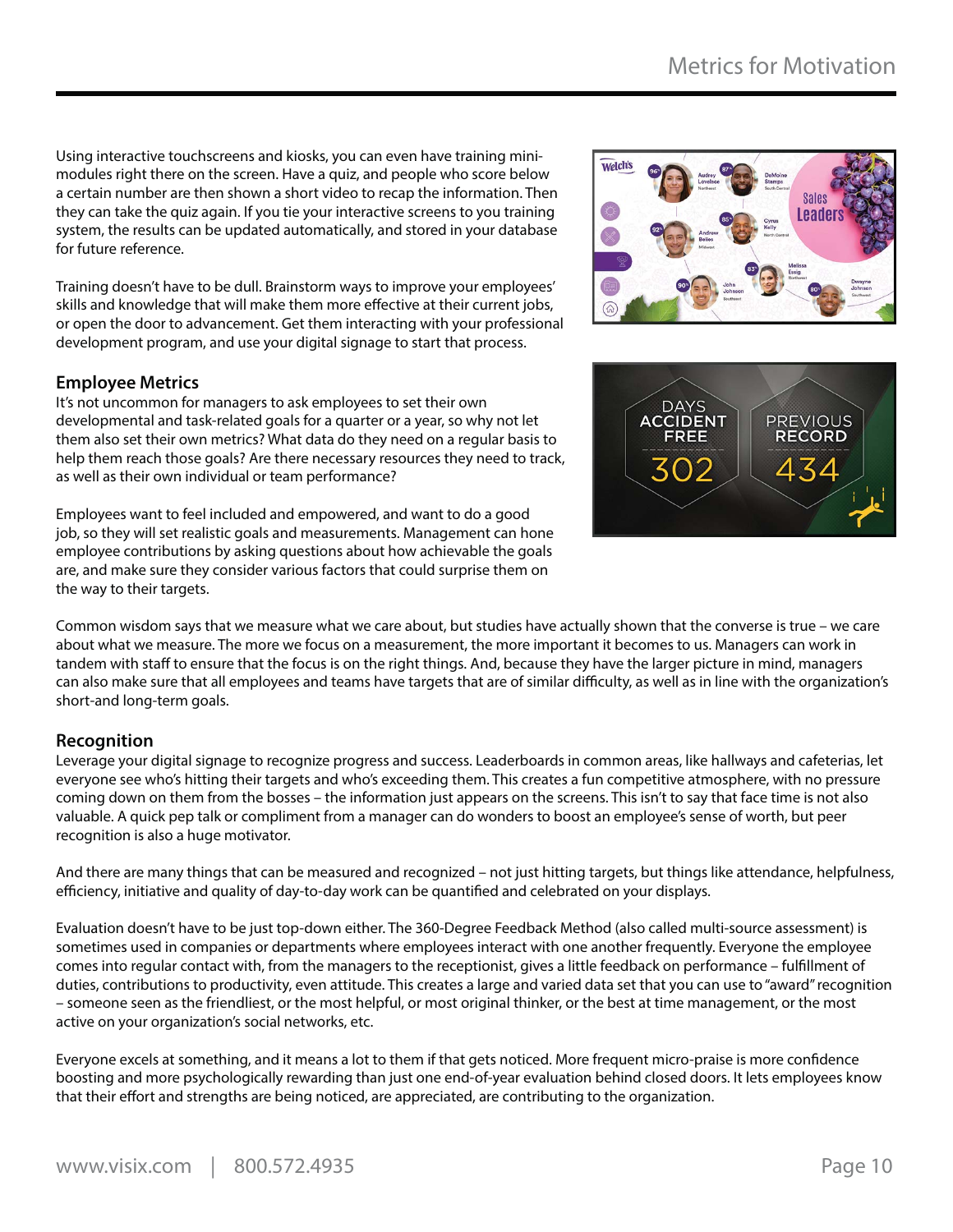### **Gamification**

Gamification is one of the hot new buzzwords, and is being used by lots of companies to motivate and engage their workforce. This is using elements usually found in games – rules, scoring, achievements and competition, in non-game contexts. It's really just another way to use metrics – anything that can be measured through time can be gamified. You just need to have some clear rules that are in effect for a finite period of time, a way to measure progress, a way to display that progress, and rewards for "winners".

Gamification is being used in schools, technology companies, governmental agencies – every sector is finding a use for it. Marketers find that it helps customer retention and engagement. Businesses also find the same thing with their employees. Some big-name companies using dashboards have seen significant improvement in employee performance on even routine tasks. Brian Burke at Gartner, Inc. has even written a book about gamifying businesses. The basics are simple:

- 1. Create your game make sure it aligns with a goal
- 2. Advertise it on your digital signs, along with instructions and rules
- 3. Show progress on screens using easy-to-read graphics and data visualizations
- 4. Recognize winners, along with what they've won, encouraging others to participate in future games

The incentives need to be tangible and attractive. Things like prize drawings, food trucks for a special department lunch, and discounts at local or on-site venues are all things people would like. Some companies create a progressive system, with winners receiving points they can accumulate over time that can eventually be traded in at a virtual "shop" for real-world prizes and rewards.

Gartner says that organizations that use gamification techniques have 250% more growth than those that don't. Aberdeen Group found that companies with good gamification solutions have 35% less employee turnover and a workforce that is 48% more engaged.

Health has been gamified in recent years thanks to devices and apps like the FitBit, Fitocracy, MyFitnessPal and Charity Miles where the goal is to reduce doctor visits by getting people to exercise more in a way that seems like fun – competing against friends for badges and bragging rights, getting corporate sponsors to donate money to charities, and even wagering on certain goals with apps like Pact (formerly Gympact).

When people are playing a game, they are fully engaged and even something that's work doesn't feel like it – it feels like something they want to do because they like doing it. This is the one of the strongest types of intrinsic motivation – management creates a gamified system, offers some nice rewards for success (however that's defined), and the workers do the rest completely on their own.

If you're already gathering metrics to inspire your employees, it's a simple matter to gamify them as well. You've got your KPIs – now gamify them:

- Display information as visually as possible. Pie charts, bar graphs, funnel graphs and so on are a much more engaging way to present info than a boring list of bullets. Data visualizations also make seeing and understanding the information faster and easier – perfect for an audience that is walking past your displays on their way to somewhere else.
- Show progress towards goals to keep people in the loop on how the organization or department is doing, and encourage them to keep at it until the goal is met. Integrate with your databases to make sure the information is accurate and reflects real-time progress.
- Present current trends on your screens. This gives the feeling of low-stakes competition with others in the same industry. Show how you stack up in Inc500 rankings, ratings and reviews, award tallies, press coverage, and so on.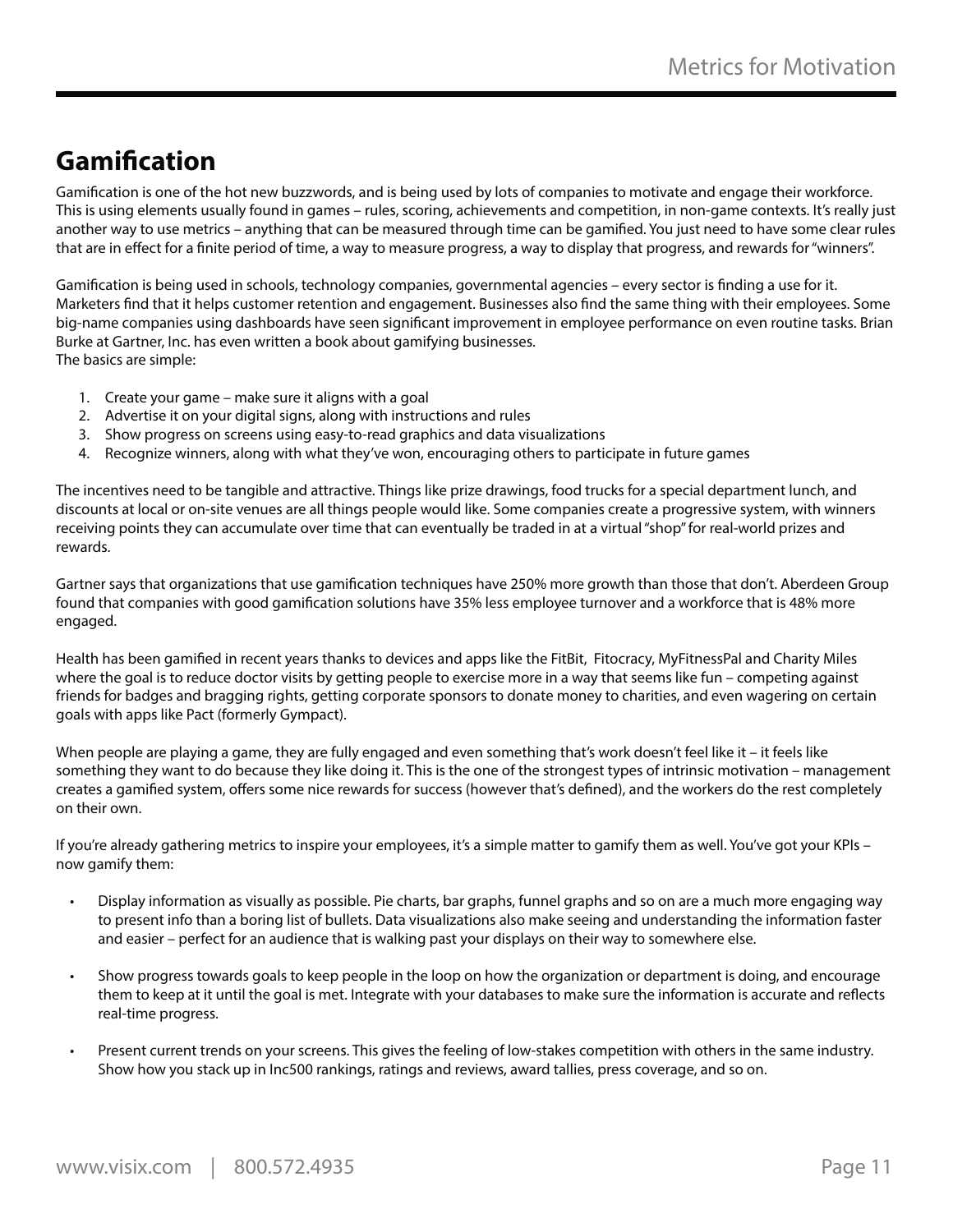- Raise those stakes and have actual competitions. Individuals or departments can compete against one another toward similar goals. Winners get points or badges, or some other sort of reward that can eventually be cashed in for tangible, real-world prizes (gift cards, pizza parties, extra PTO, Friday casual dress, etc.) This also creates breakroom buzz (the modern equivalent of water cooler talk) as people compare where they are in the current standings.
- Get your staff to use and promote your own products. This is known as dogfooding. One way is to give points to people who promote things on social media using a dedicated hashtag you create just for this purpose. People can then turn in those points at a reward store for prizes like gift certificates, free lunches, travel vouchers and more.
- Encourage microlearning and reinforce training with quick quizzes on your screens. Provide a simple system for people to answer the question (QR tags or short URLS to take people to dedicated webpages is one way, or you could have them email or SMS answers). Then have a reward of some kind for those who answer correctly (or answer a certain number correctly), like being entered in a raffle, or a chance to play a slot machine game.
- Interactive screens and kiosks are ideal for gamification techniques. In the case of quiz questions that reinforce training or safety measures, people who answer incorrectly can immediately be shown a short refresher message or video, and a chance to try the quiz again later. This motivates them to learn what they need to, because there's a possible prize at the end of the process.
- Celebrate success. When someone wins, show it on all your screens, as well as through social media, intranets and other outlets. People will see this and want that sort of public congratulations, so they'll participate more.

Gamified systems use thing like points, badges and leaderboards to measure participation and progress automatically, so you can immediately see how much people responding to your system, for some instant ROI.

Rewards don't have to be directly tied to the theme of the game. You know what you want your audience to focus on, but aim to please with your prizes. If it turns out you have a lot of coffee drinkers, then make the reward a Starbucks gift card or something similar, even if your game is an on-site safety quiz that has nothing to do with coffee. People will want to win if they have a chance to get something they like, and they can only win if they play.

One of the tricks is to always make gamified solutions voluntary. As early adopters talk about how much fun it is to participate, more people will come on board. People play games because they are fun, not because they are told to play them. Word of mouth may (whether face-to-face or on social media) be your strongest advertisement for gamification, especially with Millennials and Gen Zers, who are used to sharing with friends.

And change it up often – a particular game shouldn't run more than a week, two at the outside. Besides, the more different games and types of games available to your audience, the more people will have a chance to win, which increases participation.

Since digital signage is unparalleled for grabbing people's attention, it's the perfect place to advertise your games and rewards. Make sure you have good, high-quality visuals that are enticing. If it's a voucher for lunch at a nearby Mexican restaurant, show a colorful picture of a delicious burrito with all the fixins, not a washed out image or a scanned newspaper ad.

A few tips for creating gamified solutions:

- Think about the goal. Make sure it's something specific and tangible. "Be green" is too vague make it something like "recycle 75% of all paper this week".
- Give points for each task that needs to be finished. This allows progress to be measured and gives you immediate ROI. It also gives you data to display as incentive along the way.
- Have clearly defined rewards, so people know what they get if they succeed. And make prizes popular things that people can use.